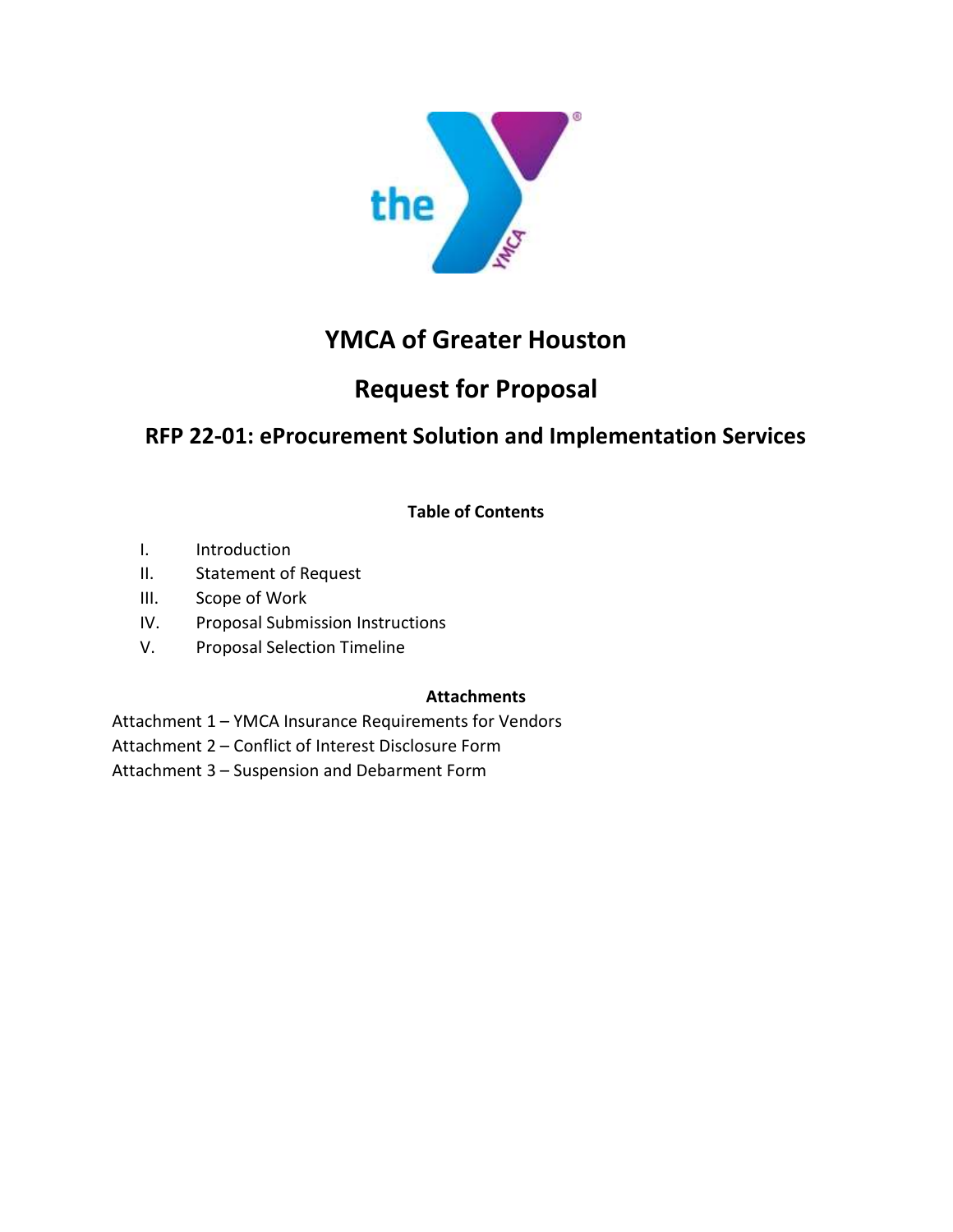#### I. Introduction and Information for Vendors

The YMCA of Greater Houston (the "YMCA") is a 501c3 non-profit organization dedicated to improving the quality of life through programs which promote healthy living, youth development and social responsibility. The YMCA in the greater Houston area includes operations in over 20 facilities with fitness, sports and aquatic programming; nearly 200 local schools providing before and after school care for children; 9 preschools and early care programs; one resident camp in Trinity, Texas; and various caring community sites, providing various outreach services to meet the needs of community including but not limited to food distribution and pantry services, youth enrichment activities and social service programs. The YMCA also provides programming for senior citizens, teens, and populations with special needs. Finally, through YMCA International Services, the YMCA provides assistance to refugees and immigrants during their resettlement journey in the form of legal assistance, employee development and training, and childcare assistance via federal funds restricted for these purposes.

#### II. Statement of Request

The YMCA is seeking solutions for a new E-Procurement Software Solution to replace current system. Our current purchasing system is Baseware and is integrated with our current accounting system, SGA. Our timekeeping and HR system is Kronos (UKG). The YMCA is seeking an eProcurement solution that more closely meets the needs of the YMCA's Procurement requirements and shift in current processes.

Overall, the YMCA seeks a robust, highly flexible system that is cost-effective, scalable, configurable, and easy-to-use and manage, along with not requiring a great deal of customization.

#### III. SCOPE OF WORK

The eProcurement Solution shall provide the following functionality:

- 1. Supplier Self-Service provides internet-based supplier access to view/submit invoices, submit changes to their profile, and view solicitations issued by the YMCA of Greater Houston.
- 2. Requisition Processing Creation and tracking of new purchase requests or revised requests the solution shall support supplier selection, product description and/or service identification, pricing and accounting detail. Revision or change requisition process must also be supported.
- 3. Purchase Order Processing Creation, tracking and management of purchase orders placed for goods/services. The purchase order encumbers funds to be spent and establishes purchase commitments related to supplier, product, quantity, cost and terms. The solution shall support order history, blank purchase orders, receiving, purchase order closeout, change orders and subsequent reporting.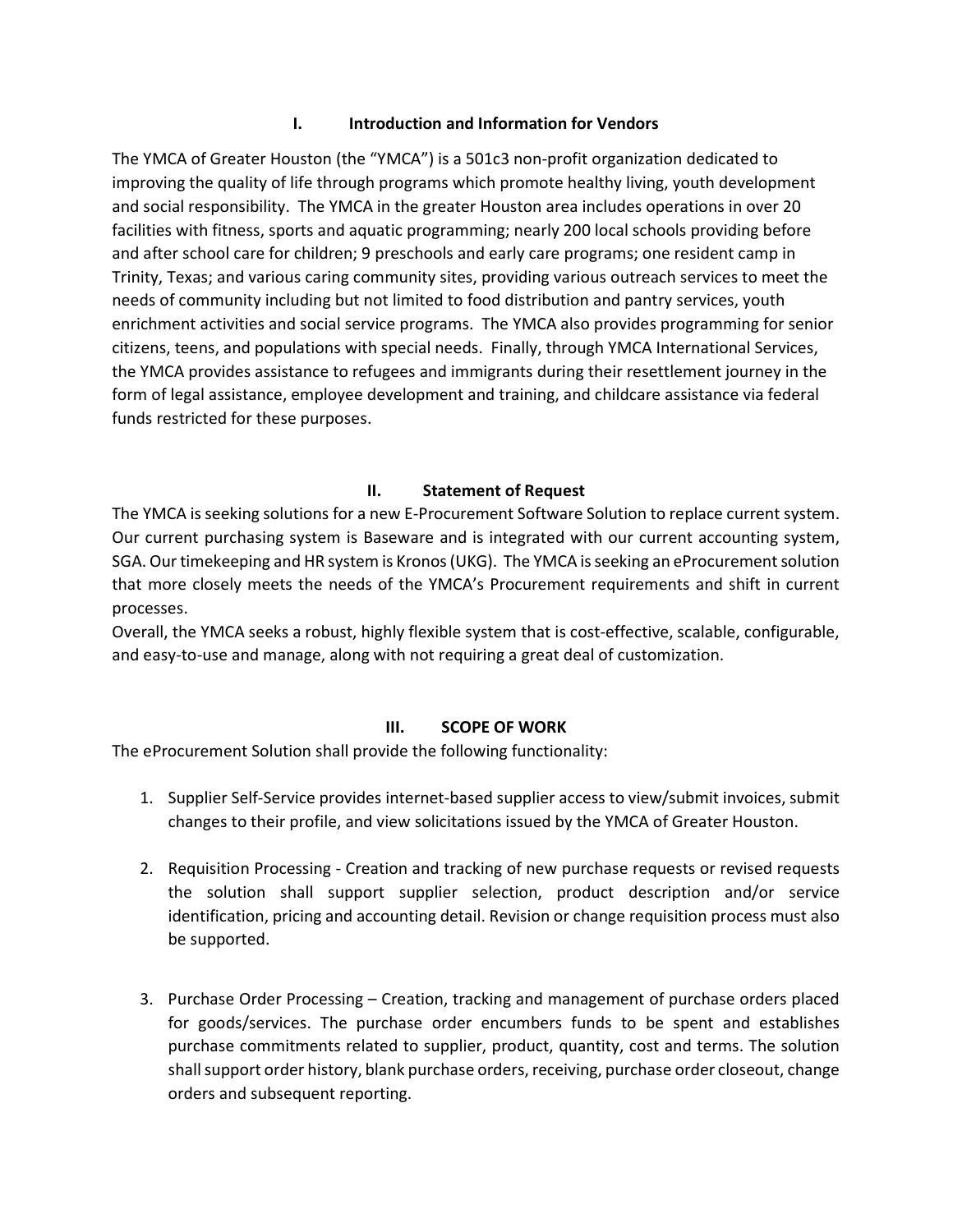- 4. Receiving Management Maintains all Receiving transactions of goods received against a purchase order.
- 5. Solicitation Management involves the tracking of activities and information related to the procurement solicitation process. Qualifying requisitions that require competitive bidding shall be processed through predefined steps. The solution shall support request document creation, responding tracking, solicitation/diversity, goal tracking, solicitation review process, cost tracking and solicitation document management.
- 6. Contract Management maintains a centralized view of all vendor contracts to ensure compliance with contract terms and conditions. Provides administration of contract details and integrates with Purchase Requisitions and Purchase Orders. Monitoring and notification of contract expirations/renewals, contract expenditures and other key contract details. The solution shall provide appropriate tracking information, audit logs tracking all changes to the contract, manage contract and sub-contract details, provide contract cost controls, robust contract reporting tools.
- 7. Employee Travel and Expense Management for a centralized module to manage and track approved business related expenses. Mileage tracker functionality and app based submissions are desired.
- 8. Purchasing Card management for nontraditional spending and gain visibility through the chosen system.

#### IT Requests

- 1. SAML Authentication (Single Sign On)
- 2. Chrome browser compatibility without use of plug-ins
- 3. Microsoft Multi Factor Authentication
- 4. User File Integration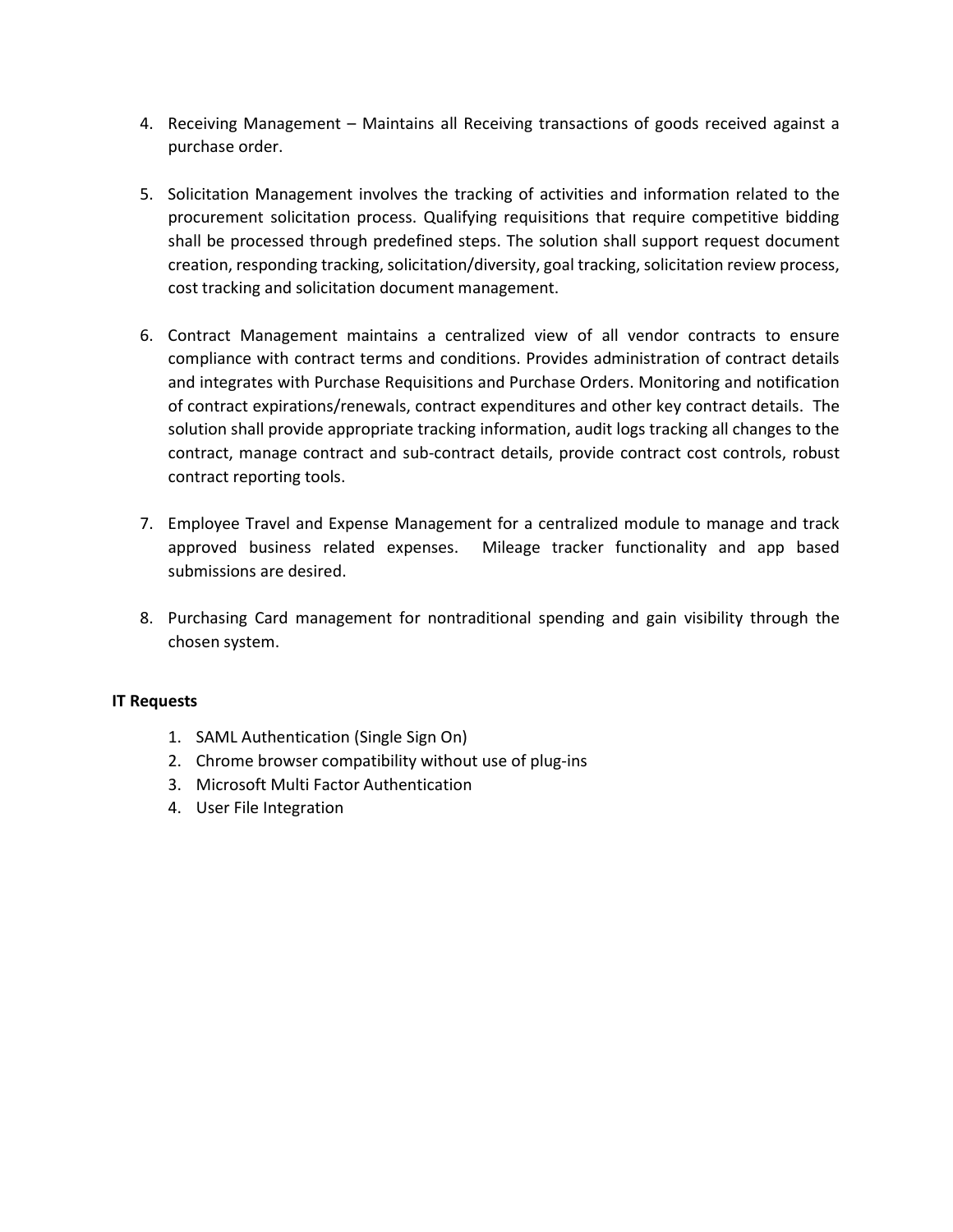Implementation Services:

It is imperative that a business system implementation of this magnitude be properly planned, configured, tested and implemented so that the YMCA of Greater Houston can maintain its high productivity levels. Therefore, the implementation services are a key aspect to a successful project. The Proposer should detail the implementation services that they provide to effectively configure, test, train and implement a software solution of this scale. Each service provided should include details about what the service covers, an estimated amount of time and cost of these services, as well as the level of participation that is needed by YMCA of Greater Houston staff members. Additional reference to the type of information gathered in each stage of service is helpful for the YMCA of Greater Houston to understand what is needed.

Services to be included but are not limited to the following:

a. Configuration Requirement Assessment Detailed review and requirement gathering of business processes and needs to confirm understanding of the YMCA of Greater Houston's needs. This information will be used to define software configuration requirements, identify gaps of functionality and identified resolutions to those gaps.

b. Project Management Proposer should provide an overview of their Project Management methodology and processes used to manage projects of this scale. The YMCA of Greater Houston will assign a designated internal YMCA of Greater Houston staff member to work in conjunction with the Contractor.

c. Organizational Change Management in conjunction with an effective Project Management methodology, organizational change management is also a key consideration. The Proposer should provide an overview of methods used to guide an organization through managing complex changes. The Proposer should provide information about services available to evaluate, develop and test process changes as well as address documentation and post change evaluations.

d. Implementation Services Proposer is asked to provide information related to implementation approach as well as provide any recommendations related to methods for implementing a large-scale solution. Additionally, if added support for implementation activities is recommended, inclusion of the purpose and estimated cost should be included.

e. Integration Services Module interfaces are a crucial component to the overall solution effectiveness and should be included as appropriate. In addition to integrations within the Proposer's software solution, integration with external, 3rd party partner solutions must also be addressed. The Proposer should indicate what Integration Services are included and the cost of those integrations.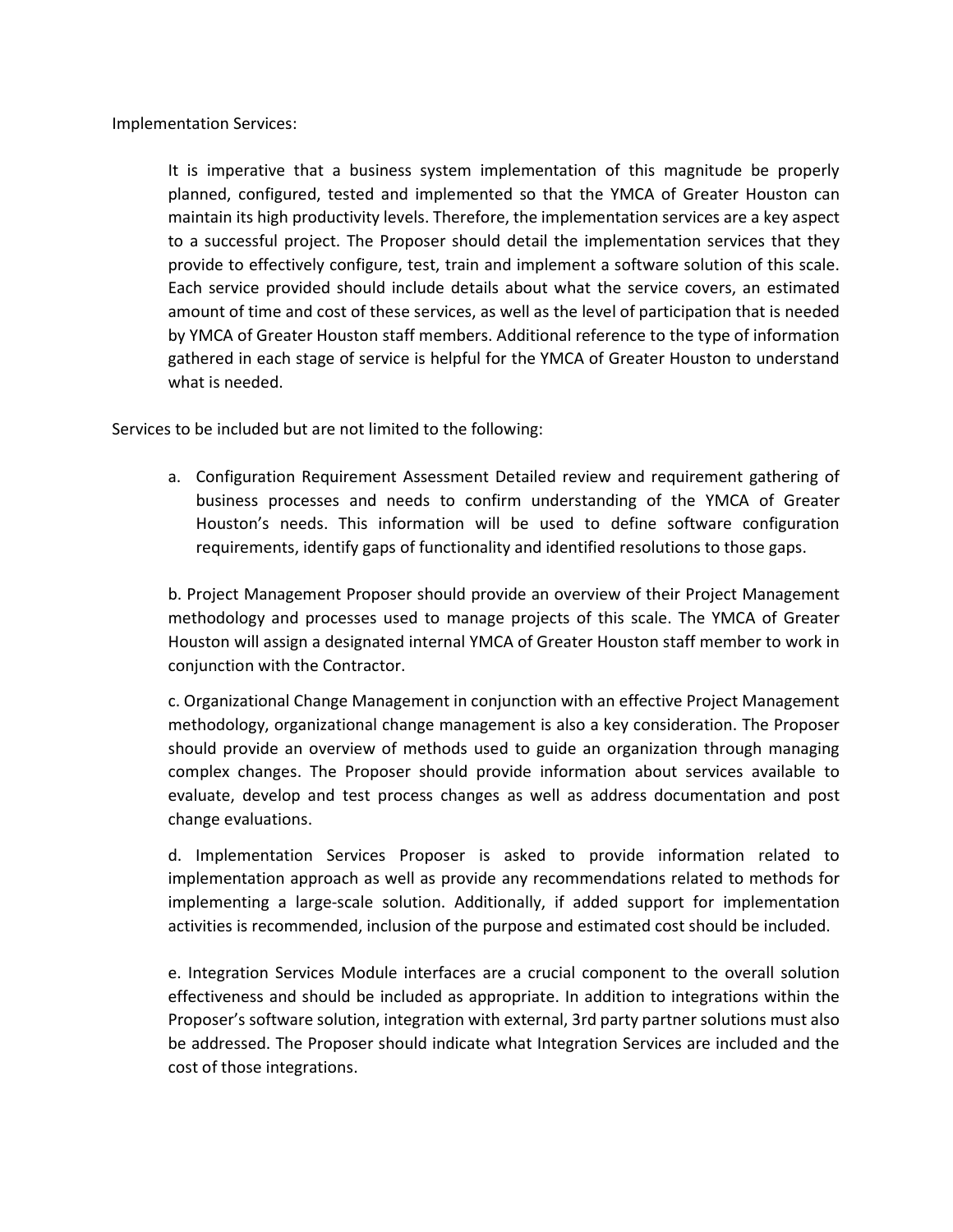f. Configuration Management Proposer should provide details on the Configuration Management processes used to catalog and manage the system requirements, functional attributes and associated configuration/setups required during implementation. Proposer is asked to provide information related to the services to support the actual configuration of the system as well as manage the configuration catalog as part of the solution.

g. Data Migration Proposer is asked to provide the process they will employ to convert data from the existing ERP solution into the new ERP system. Please indicate what activities the YMCA of Greater Houston staff is expected to complete and those activities that the Provider addresses.

h. Testing Proposer should provide recommended testing and validation processes and recommended timing as well as review of test plans and scripts. Please indicate what activities the YMCA of Greater Houston staff is expected to complete and those activities that the Provider addresses.

i. Training Proposer should provide a recommendation for comprehensive training. Training should include but not be limited to: System Administration, Configuration, Super/Power User training and general use training. Please indicate if training is done onsite, online or at Proposers site. Additionally, a description of courses available should be included. Please indicate any areas where the YMCA of Greater Houston would be responsible for training as opposed to be provided by the Proposer.

#### Post Support and Maintenance

It is necessary for the YMCA of Greater Houston to understand the Proposer's strategy for ongoing development of the proposed products. The Proposer should include information on the frequency of software releases of both Major and Minor release schedules as well as how new features are identified for inclusion in future releases. Please provide details how security and software fixes are addressed when outside the standard release cycle. The Proposer is expected to provide detail of services provided post-support, as well as the cost structure of those services. If services vary by software delivery models, include details related with each model. If any services are optional, please indicate which those are and the associated costs. To ensure proper support and coverage of the ERP solution, please indicate what roles and responsibilities are included in the identified services and indicate what expectations of support roles would be covered by the YMCA of Greater Houston team. In addition to the post-support services, the Proposer should also include the standard Service Level Agreements that are used to measure service of both support and system hosting (if appropriate).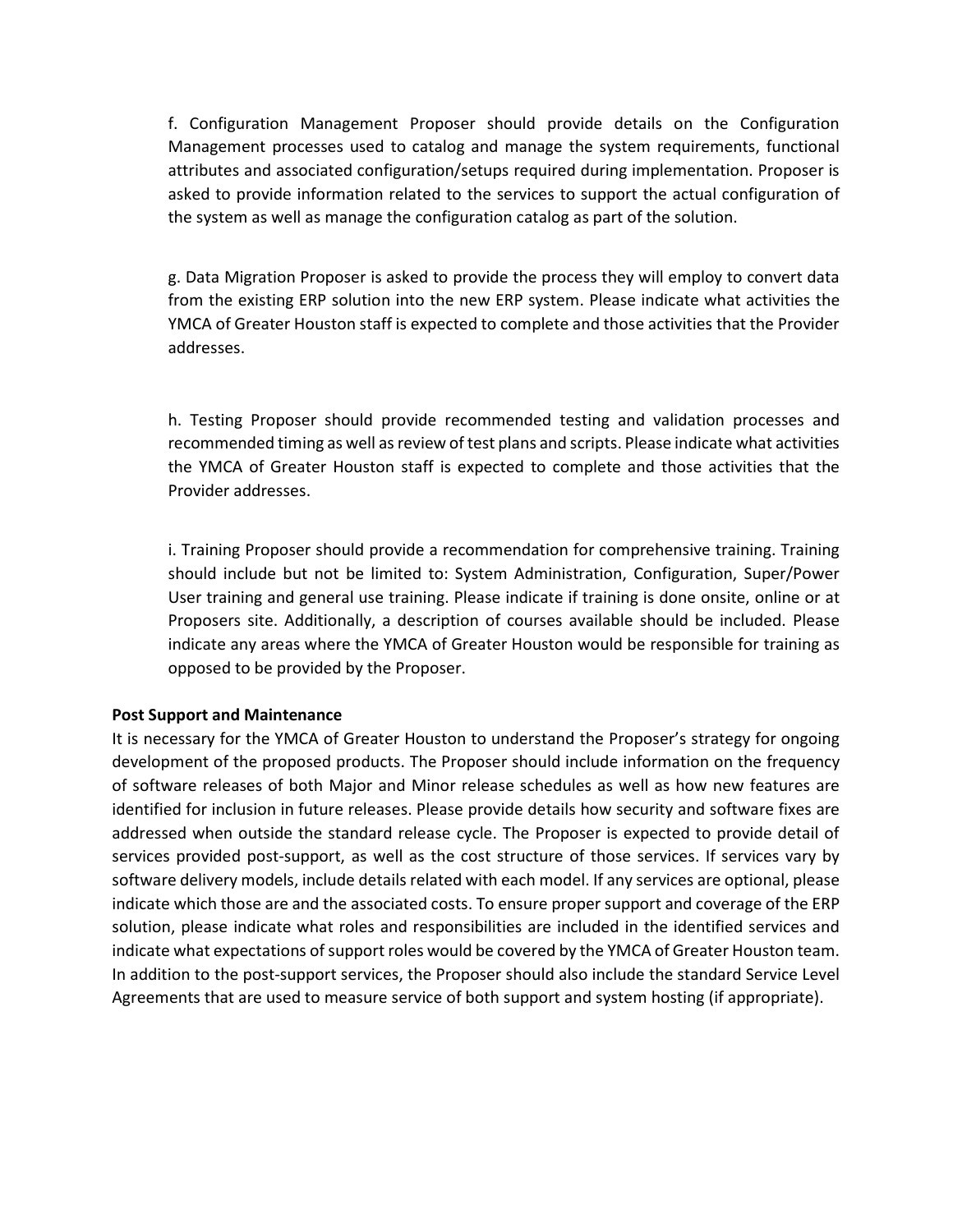#### IV. Proposal Submission Instructions

Please complete the following documents and submit each in PDF format (accompanied by any applicable attachments):

DOCUMENT 1 – Partner Responses

DOCUMENT 2 – Disclosure of Potential Conflict of Interest

DOCUMENT 3 – Certification Regarding Debarment, Suspension and Other Responsibilities

|         | To be eligible for consideration, please submit your proposal as follows: |
|---------|---------------------------------------------------------------------------|
| Method: | via e-mail                                                                |
|         | Jason Eldred                                                              |
|         | <b>Purchasing Manager</b>                                                 |
|         | jason.eldred@ymcahouston.org                                              |

Due Date: The Date: The Date: The Date: The Date: The Date: The Date: The Date: The Date: The Date: The Date: The Date: The Date: The Date: The Date: The Date: The Date: The Date: The Date: The Date: The Date: The Date: Th 5:00 PM CST

Proposals received after this time will not be considered. Amendments or additional information will not be accepted after the submission deadline unless requested by the YMCA.

The proposal must be submitted with "Proposal for Services" included in the subject line of the email. An accompanying transmittal letter must be signed by an individual authorized to contractually bind the submitting firm, and must indicate that the proposal is valid for 180 days from the submission date. It must also state full agreement with the conditions and requirements included herein, and give full contact information for questions regarding the proposal.

There is no limit to the physical size of the proposal, but a complete yet succinct, and unambiguous presentation is expected. Proposals should provide a clear and straightforward description to enable the YMCA to evaluate the proposal with little to no follow-up clarification needed.

Withdrawal of proposals will be accepted up to the date and time of submission noted above, and should be submitted via the same method described above.

Any organization submitting a proposal is deemed to have read, understood and agreed to all terms, conditions, and requirements set forth in this RFP.

The selection may be made on the basis of the proposals as initially submitted, without discussion, clarification or modifications. The YMCA reserves the right to request further information as needed. The YMCA reserves the right to enter into negotiations for terms as part of the evaluation.

The YMCA will select a partner based on the responses provided. Award will not be made based solely on any one element of the proposal, but instead based on the most responsive and advantageous proposal submitted.